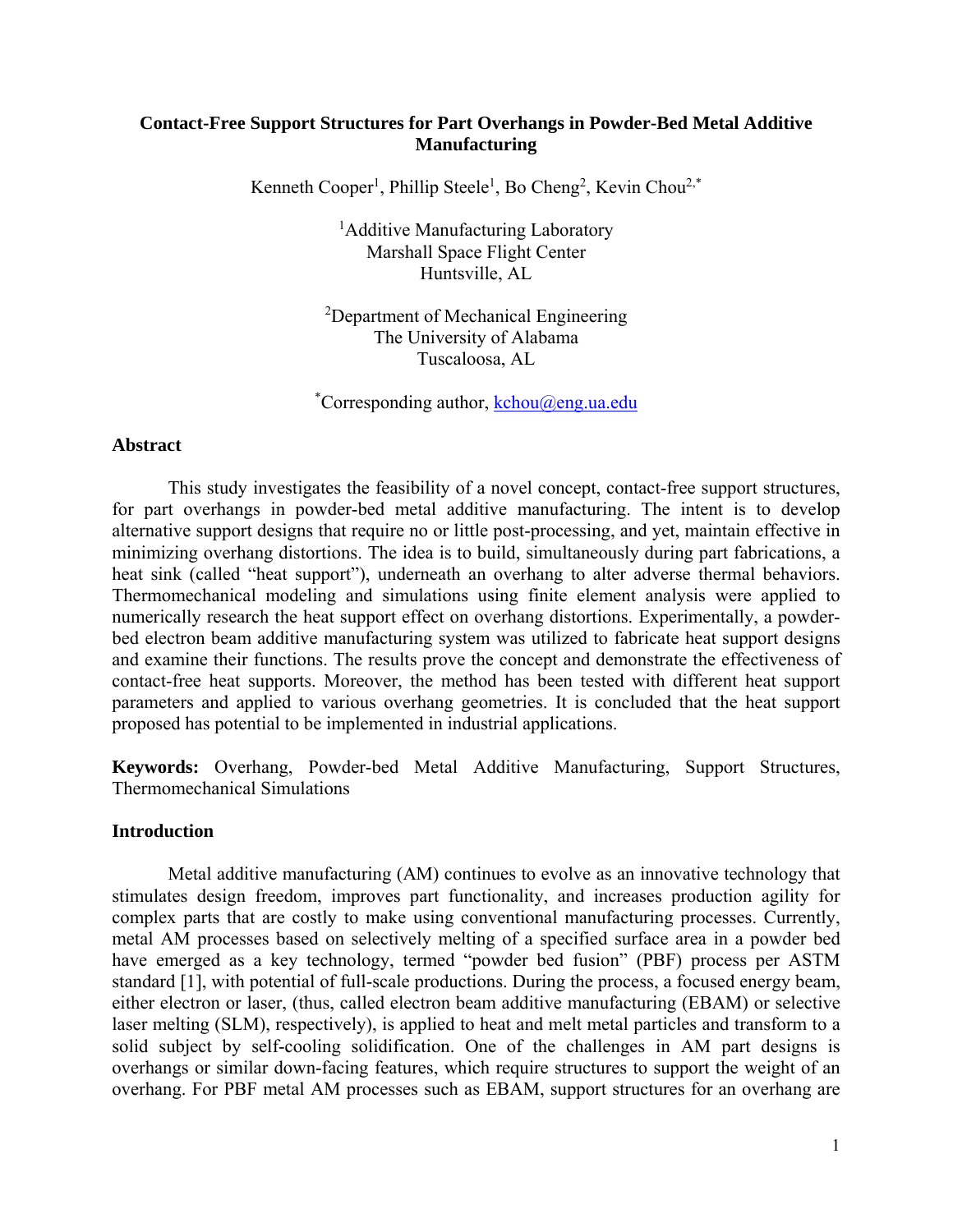not intuitively needed, because the powder bed self-sustains the weight of the built overhang. However, in practices, support structures have to still be incorporated, to prevent overhang defects such as warping. Typical support structures are thin plates with limited contact (tooth type) with an overhang. Such a method, mostly empirical, can eliminate or largely reduce the overhang distortions. However, the post-process to remove support structures is rather tedious. Figure 1 below shows an example of overhang warping if no support structures and the mitigation using conventional support structures.



Figure 1. An example of overhang warping and mitigation using conventional support.

Geometric defects associated with part overhangs and the need of support structures have received increased attention from the AM community, though few reports for metal AM in literature. Recently, Vora et al. attempted to benchmark the problems with overhangs in powderbed metal AM and reported cases where overhang warpage occurs [2]. There are also a few studies reporting support structures in SLM. However, they mostly focused on "lattice" type structures for material usage and post-processing minimization [3-7]. For example, Yan et al. studied "cellular lattice structure" for support and investigated the cellular geometry parameters to minimize the materials needed for support [3]. Further, Jihabvala et al. reported using pulse laser, instead of continuous, to fabricate support structures which may be much easier to be removed [4]. Strano et al. [7] also developed cellular supports for overhang parts. The periodic implicit surface functions were used to generate different cellular sizes and shapes of lattice supports in a CAD file. The authors claimed that the implicit function approach for cellular support designs is found versatile, because it allows geometries to be simply defined by mathematical expressions.

On the other hand, Calignano [8] investigated different types of support structures: a point support used for very small features, a web support used for circular areas and a line support suitable for narrow down-facing areas. Cloots et al. [9] studied special lattice supports in the SLM process. The authors experimentally built the support structures and classified different features: connection to the part realized via fixation points, lattice structures, and grid structures used for support rigidity. On the other hand, from the process considerations, Thomas [10] studied overhang defects in SLM and reported that in building an overhang, curling will be affected by the raster scan pattern, more severe for the raster scan pattern perpendicular to the curl direction. Buchbinder et al. [11] conducted an investigation of the preheating-influenced distortion of typical overhangs in SLM. From the experimental results, the authors indicated that a certain preheating temperature, 250 °C, is appropriate for the material like AlSi10Mg free of defects in SLM.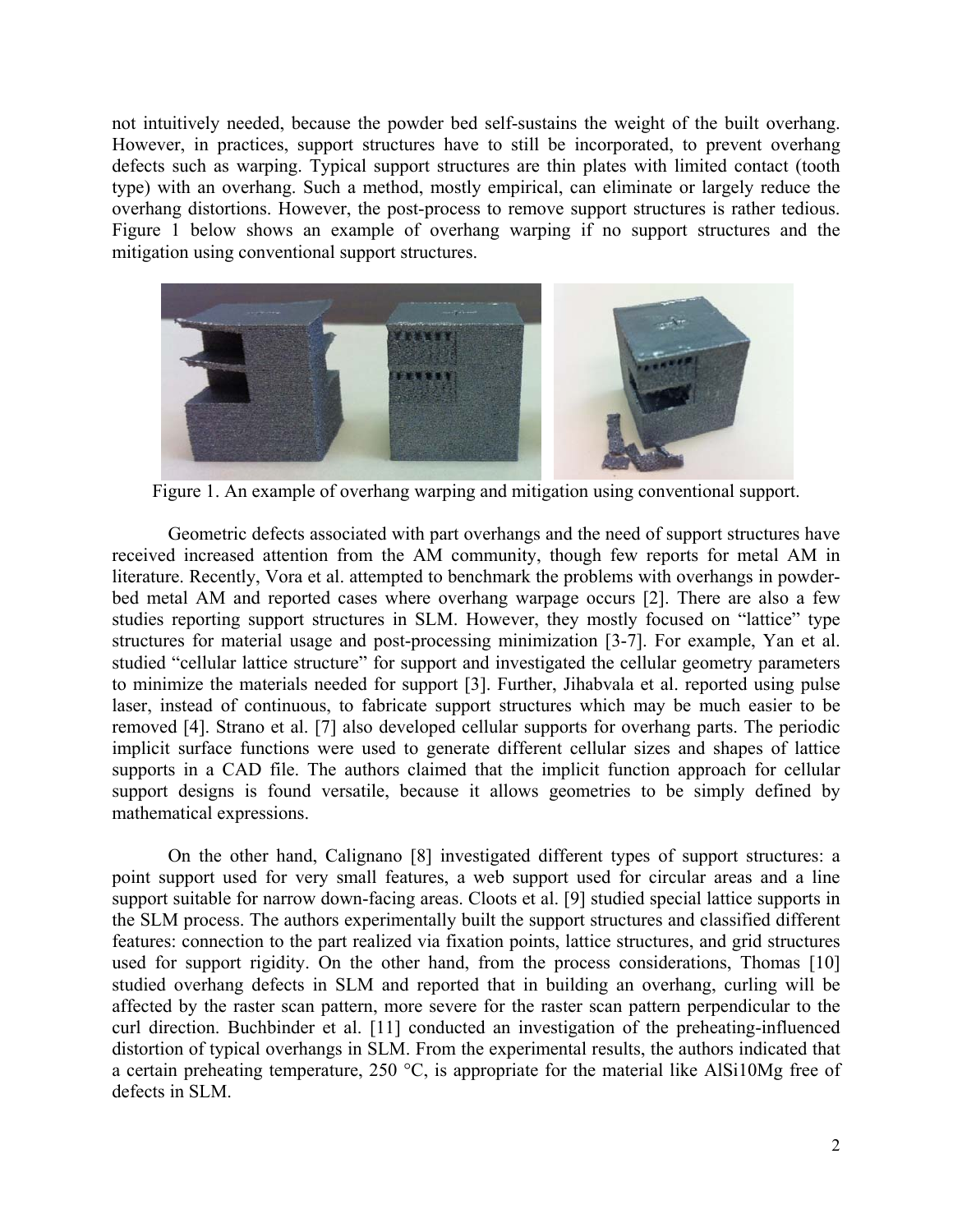In summary, the major focus of support structure studies in literature is a variety of "loose" structure or various contact-type supports. However, the thermomechanical behavior, which is the root-cause of warping, altered due to an overhang, has not been investigated. In an earlier study of process temperatures in powder-bed EBAM, it has been shown that the powderbed thermal conductivity is much lower. For example, for Ti-6Al-4V powder-bed of about 50% porosity, the thermal conductivity at the room temperature is 0.63 W/m·K vs. 6.2 W/m·K for the solid counterpart. Because heat conduction is the primary heat transport mode in such a process, the largely different thermal conductivity between the solid and powder-bed indicates distinct thermal responses in building either on the solid substrate side or an overhang side [12]. Figure 2 below compares the simulated melt pool characteristics between scanning on a solid substrate and an overhang, which has a larger melt pool.



Figure 2. Thermal response from simulations of EBAM-fabricating an overhang part.

In another experimental study, process temperatures in building overhang features were acquired using a thermal imager [13]. Figure 3 below illustrates a few thermal images, using near-infrared thermography, from building a part with overhang features. It is noted that during the scanning on the overhang side (a in Figure 3), the trace of high temperature zone is much longer than when scanning on top of the solid substrate side (b). Moreover, substantial heat retention on the overhang surface is noticed causing a slow heat-fading phenomenon. The overhang area shows warping after the build, as noted earlier in Figure 1.



Figure 3. Thermal images from building overhang-type features, showing drastically different temperature distributions between scanning on a solid substrate and on an overhang.

 The results from both thermal simulations and experiments pointed out that by modifying the thermal characteristics underneath an overhang may alter the thermomechanical behavior to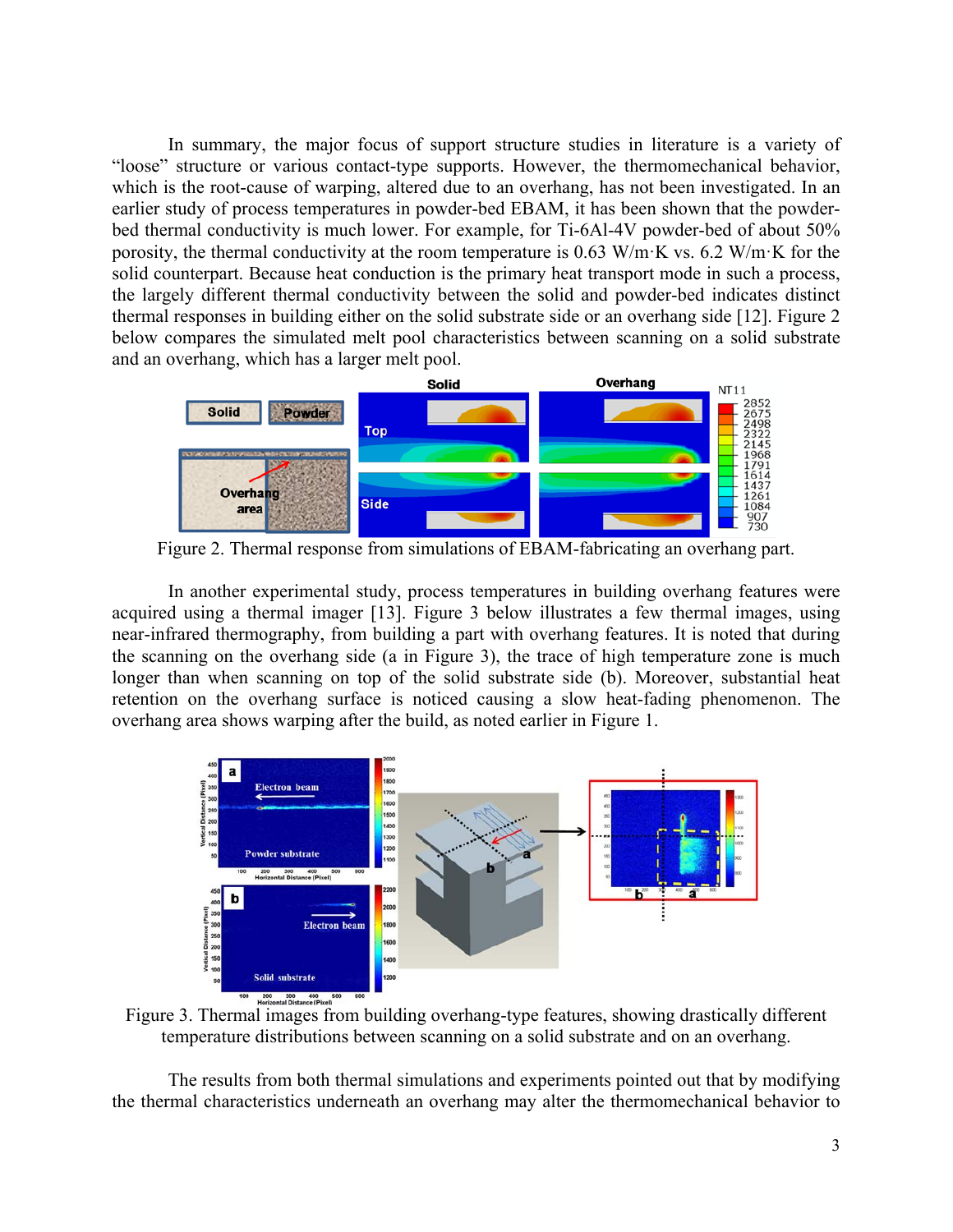be more favorable in reducing thermal stresses, and thus, overhang distortions. For example, building a solid piece underneath an overhang, with a small gap (thus, contact-free), may enhance the heat flow and restore the thermal behavior closer to that in the solid substrate area. The concept has been shown feasible as noted below, Figure 4 [14]; the overhang with a heat support has no noticeable warping and the heat support can be detached easily without tedious post-processing.



Figure 4. An example of (a) contact-free heat support in an overhang model and (b) the fabricated overhang without distortion.

The objective of this study is to systematically examine the proposed contact-free support, using both numerical and experimental methods, and to test its applicability to different conditions and various overhang geometries. Finite Element (FE) modeling technique was applied to numerically analyze the overhang distortions, without support structures or with a heat support, in EBAM fabrications. In addition, overhang models were designed with different heat support parameters and various overhang shapes and sizes, and further fabricated using a powder-bed EBAM system. The fabricated overhang parts were studied, examined and compared to evaluate the effectiveness of the designed heat support.

# **Modeling Study – Thermomechanical Simulation for Distortion Analysis**

A numerical method was applied to investigate overhang distortion without and with a heat support. A 2D FE thermomechanical model was developed by using ABAQUS to simulate the thermal process induced mechanical distortions in a multi-layer deposition process of an overhang model. Figure 5 shows the geometric domain of a typical overhang model (without and with a heat support), which has a substrate placed in powder bed. The heat support modeled had a 3 mm thickness with a gap distance (e.g., 0.63 mm, changeable) to the overhang. In this study, a total of 3 layers was simulated sequentially due to the long computational time.



Figure 5. Overhang model geometry used in simulations: (a) without and (b) with a heat support.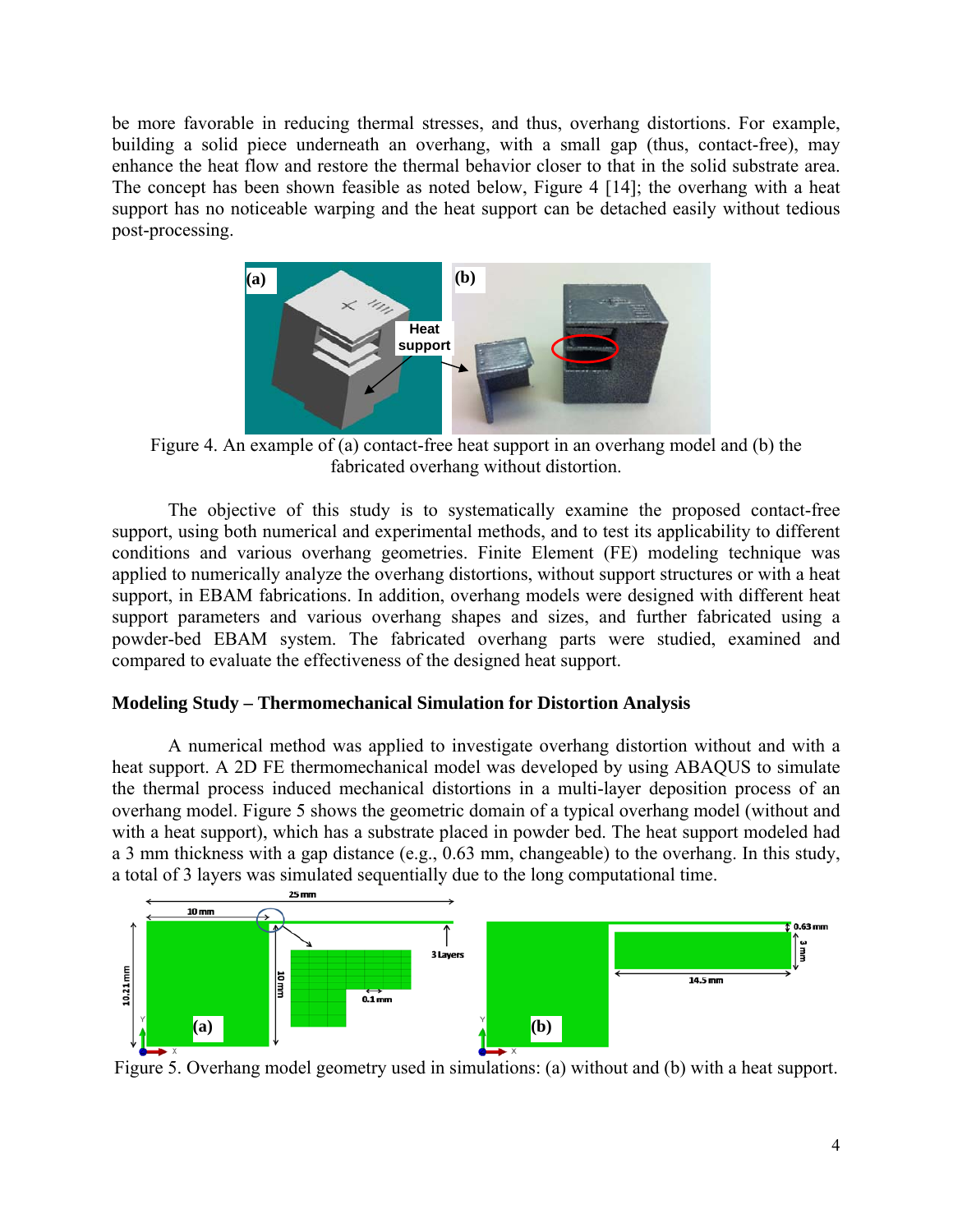The element activation technique was applied to simulate the powder-layer adding stage in the multi-layer simulation. The second and third powder layers were modeled at the beginning, but deactivated in the scanning/melting phase of the first layer. The second and third powder layers were reactivated at their corresponding scanning stage. Coupled temperaturedisplacement elements (CPE4T) were used for the whole model. A finer mesh was applied in the beam scanning path while coarser mesh was used in the regions away from the heat affected zone. The element size in the scanning area was 100  $\mu$ m  $\times$  35  $\mu$ m (*x*×y) with the mesh size gradually increased with the distance away from the primary scanning area.

The major analysis steps consist of the pre-heating cycle, the electron beam scanning/melting cycle and the cooling cycle. A conical volumetric heat source with linearly decaying along the y-direction (building direction), and scanning along the x-direction, was applied on the top powder layer for the heating-melting process. Due to the vacuum environment, only radiation was considered for heat transfer between the part and environment. The temperature of the substrate bottom was confined as a constant temperature of T<sub>preheat</sub> (730) °C) as the thermal boundary condition. All the mechanical degrees-of-freedom were confined at the bottom of the solid substrate. In final cooling, all the materials were assumed to be under slow cooling until the temperature dropped to the room temperature of  $20^{\circ}$ C. The displacement constraints at the bottom surface of the solid substrate were retained. The material used in this study was Ti-6Al-4V powder and the physical, thermal and mechanical properties, temperature dependent, were from an earlier study [15], which has the detail of modeling and simulation methods.

Figure 6 below compares the overhang distortions between (a) without support and (b) with a heat support. The heat support was 3 mm thick with a gap distance of 0.63 mm (9 layers) from the overhang. It is clearly evidenced that warping occurs on the overhang if no support. On the other hand, the addition of a heat support effectively reduce the distortion.



Figure 6. Overhang part deflection (y) examples: (a) without support and (b) with heat support.

 Figure 7 plots the build surface profiles (including the solid substrate and overhang area) in different simulation cases of various gap distances. It is noted that the contact-free heat support can be effective, changing from 0.13 mm to 0.06 mm deflection, i.e., about 50% reduction, when using a suitable gap distance. If the gap distance is too large, the heat dissipation may not be effective.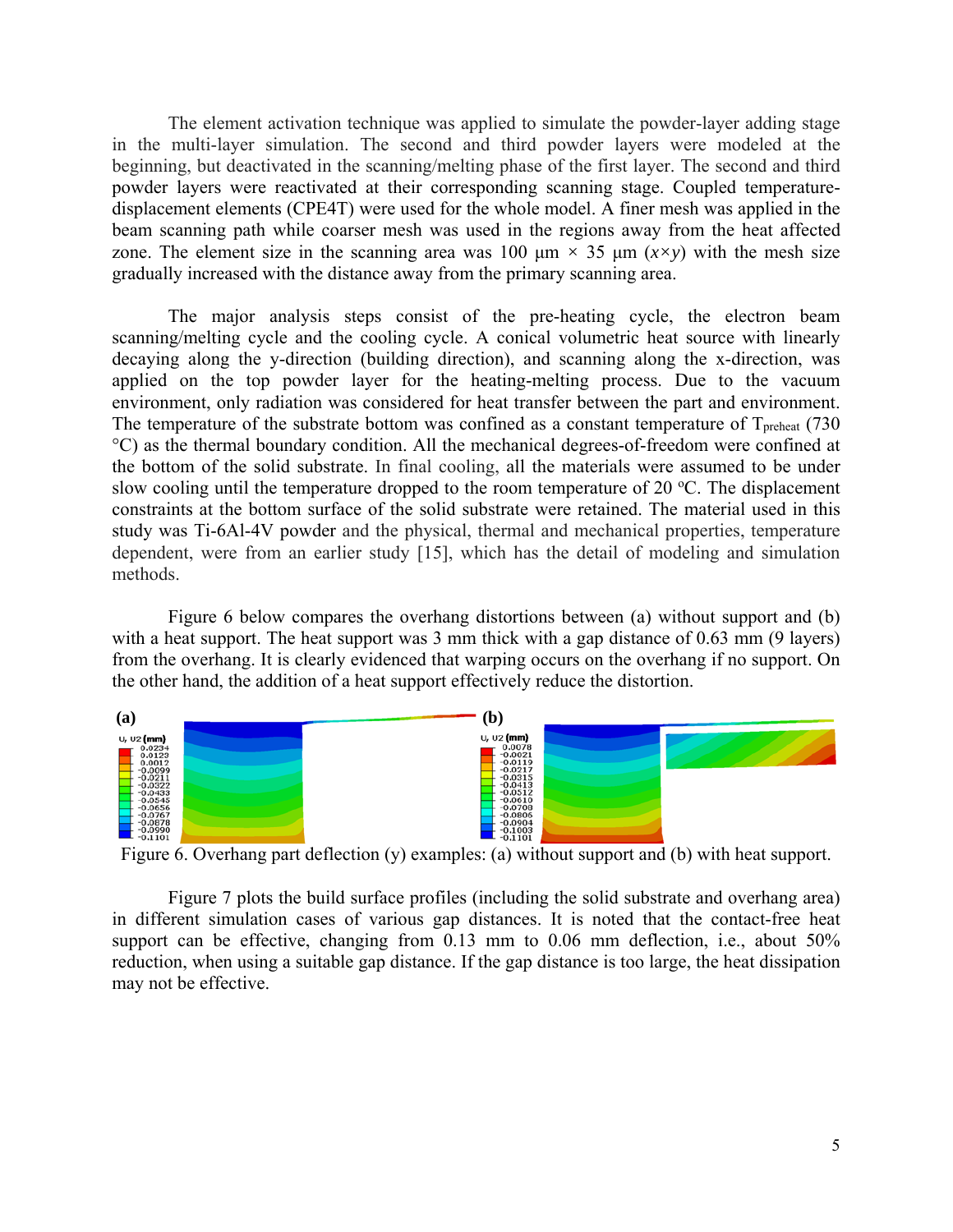

Figure 7. Overhang part surface profile comparison between different heat-support cases.

#### **Experimental Testing – Fabrication, Results and Discussion**

A series of experiments was conducted to investigate the effects of the proposed heat support. An EBAM system, S12 from Arcam, located at Marshall Space Flight Center, was used for part fabrications. The AM process applied was the same in all testing. Standard Ti-6Al-4V powder from Arcam was used, the layer thickness was 0.07 mm, and the Speed Function index (parameter setting) of 36, default for Ti-6Al-4V, was adopted. No process compensation was applied when scanning on the overhang side. The pre-heat setting was  $730$  °C. After a build was completed, the chamber was cool overnight to near the room temperature before the door was opened, and the build parts and powder-bed were moved to the powder recovery system to remove residual powder. The fabricated overhang parts were examined on the overhang distortions. For the overhang parts fabricated, the model geometry in general had an overall size of 10 mm by 10 mm by  $\sim$  20 mm (length, width, and height) on the solid substrate side, and the overhang side was a rectangle of 10 mm by 10 mm (unless otherwise specified) with1.5 mm thickness.

#### (I) Effect of Support Structures

First, overhangs parts with no support, with a conventional support, and with a heat support were fabricated. The conventional support was generated using the Magics software giving a tooth-type contact with the overhang, underneath and around the perimeter. Figure 8 shows the CAD model of an overhang with a heat support. The heat support has a 10 mm by 8.7 mm section (length and width) with 19.37 mm in height, and a gap distance of 0.63 mm (9 layers) to the bottom surface of the overhang. The vertical spacing between the side surfaces was about 1.3 mm. After the fabrication, the parts, in one build, were retrieved from the build plate and the powder-bed. For the case with a heat support, the support structure (a solid piece) can be easily detached from the part. The fabricated parts are compared in Figure 9, showing noticeable warping on the free-end of the no-support overhang part, but virtually little warping on the overhang part using either conventional support or the proposed heat support. The physical heat support is also shown, separately, in Figure 9. A comparison in a stereoscope clearly shows virtually no warping in the overhang fabricated with a heat support, demonstrating the effectiveness of the heat support.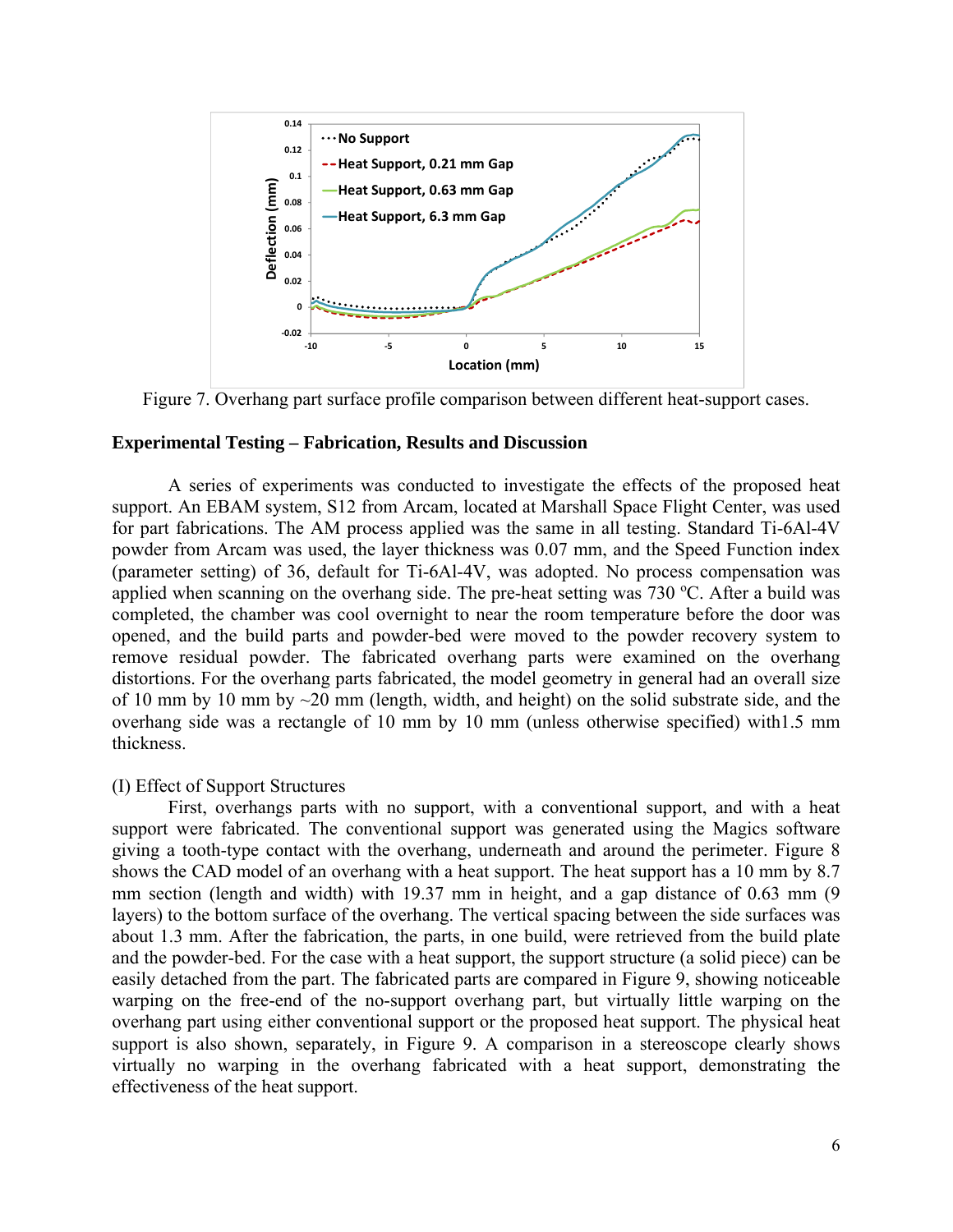

Figure 8. CAD model of an overhang part with a heat support.



Figure 9. (a) Fabricated overhang parts with no support, conventional support or heat support. Overhang warping between without and with heat support: (b) Side-by-side comparison, and (c) Comparison in stereoscope.

# (II) Heat Support of Different Parameters

For a heat support, two key parameters that are critical to its function are the gap distance and the support thickness. The gap distance governs the enhanced heat flow; the smaller, the better; however, binding between the heat support and the overhang may occur if the gap distance is too small. On the other hand, the thickness of a heat support may also affect its capacity in heat dissipation; ideally, the thicker the better, however, resulting in more waste of materials. In one testing, 3 cases of the gap distance were investigated, 7, 9 and 11 layers (0.49 mm, 0.63 mm, 0.77 mm). A short overall model (5 mm tall), but the same sectional size and shape was used. The result shows, in Figure 10a, that a smaller gap (0.49 mm) results in binding and a larger gap (0.77 mm) was not effective, leading to edge curling. In another testing, different heat support thicknesses were further fabricated:  $\sim$ 10 mm and  $\sim$  5mm. The result, shown in Figure 10b, indicates that a 10-mm thick heat support is still effective, but for the case of 5-mm thickness, the heat support was partially fused with the overhang.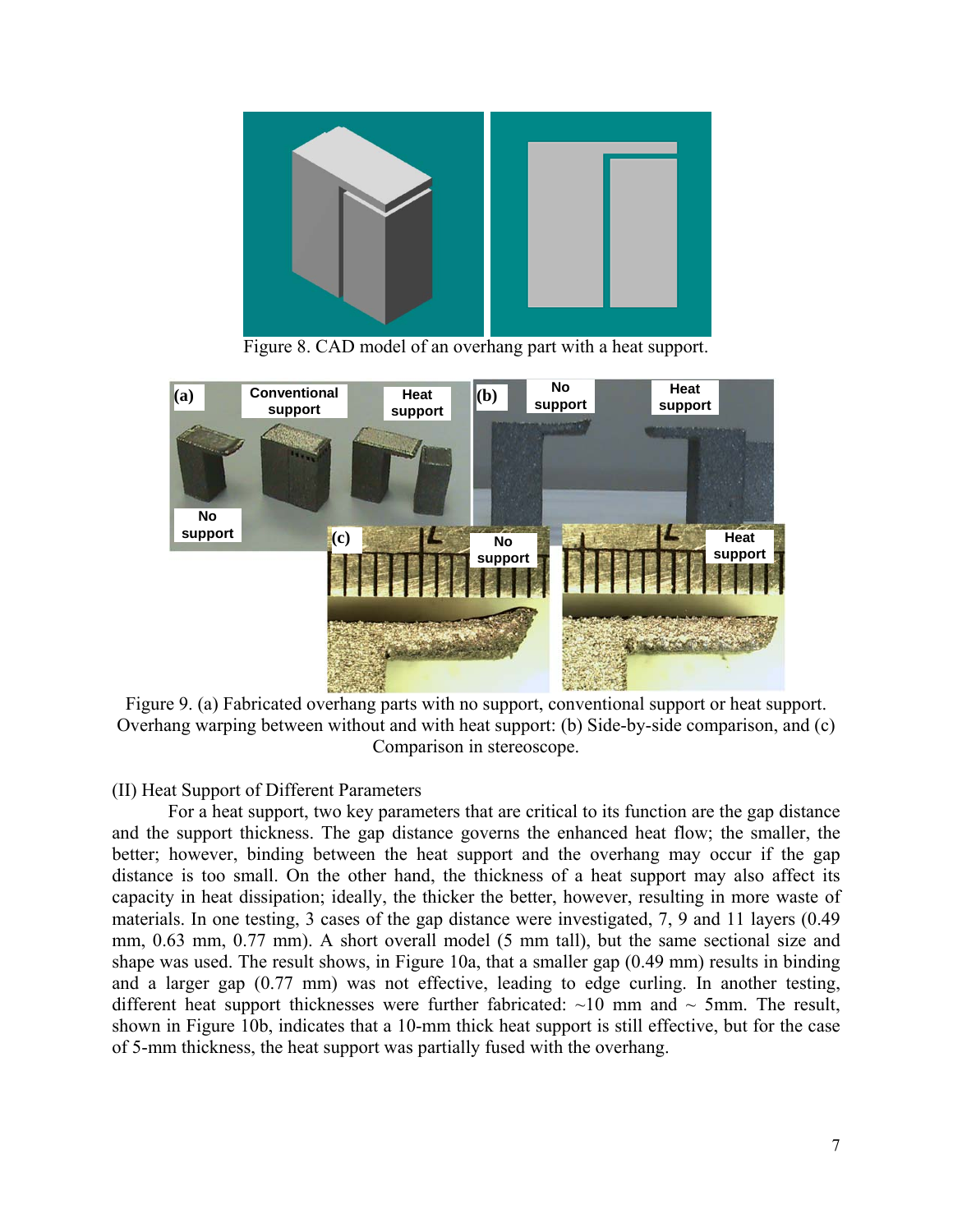

 Figure 10. (a) Fabricated overhang parts using heat supports with different gap distances, from Left to Right: 7, 9, and 11 layers. (b) Overhangs with heat support of different thicknesses: 10 mm (left) and 5 mm (right).

(III) Different Overhang Geometries

To examine if the heat support concept may be applicable to different geometries, several overhang shapes were modeled, built and evaluated. The first group involved overhang parts with different overhang angles, either a fixed angle  $(30<sup>o</sup>$  tilted upward or downward) or varying angle along a curve (i.e., curved with a radius of 10 mm). The designed heat support had a constant vertical gap distance, 0.63 mm, along the overhang curve. Figure 11a shows an example of the CAD model (side view) of a curved overhang. The result of fabricated parts is shown in Figure 11b. In general, the heat supports for different overhang curves are effective, keeping overhangs from warping, except that the one with a concave curvature has a rough edge at its free-end.



Figure 11. (a) Example of CAD model of a curved overhang. (b) Fabricated overhang parts, using heat supports, with different geometries, from Left to Right: Convex curve, Concave curve, 30° slope upward and downward.

The second group tested has a variety of overhang sectional shapes, ranging from a triangle, a pentagon, to a circle. The heat support had the same sectional area as the overhang, i.e., a triangular section for a triangle overhang, with a horizontal spacing of 1.3 mm between the side surfaces; shown in Figure 12a is the CAD model of a pentagon-shaped overhang with a heat support. Overall, all three different overhang shapes show that the heat support is effective in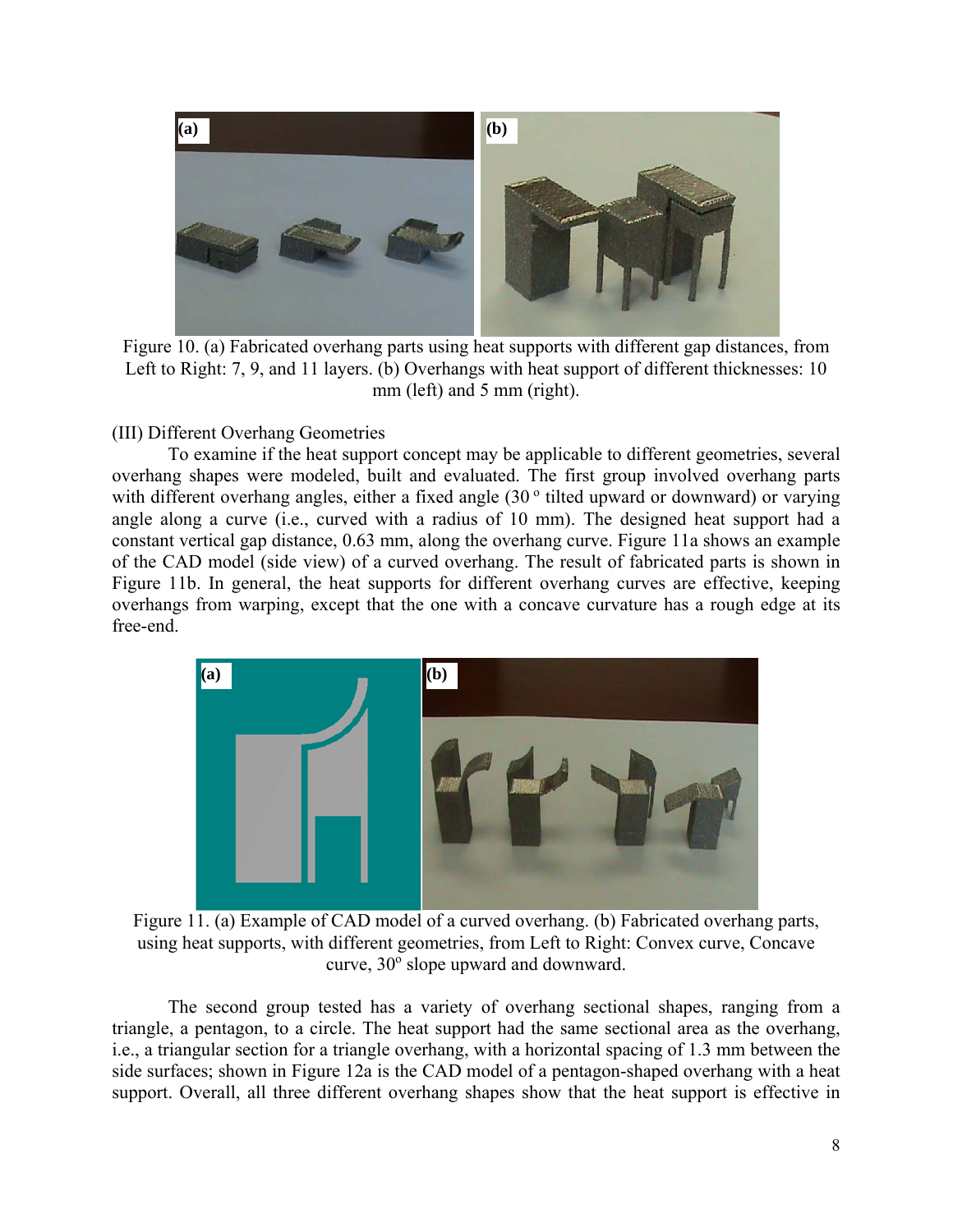reducing overhang distortions. Figure 12b shows the pentagon-shaped overhang with a heat support (left) or with no support (right). Figure 13 further shows side-by-side comparison of overhang distortions between with and without a heat support for three different overhang shapes. It is consistent that utilizing heat supports was able to reduce overhang distortions.



Figure 12. (a) CAD model of pentagon-shaped overhang. (b) Fabricated overhang: with (Left) and without heat support (Right).



Figure 13. Overhang distortion comparison between with heat support (Left) and without support (Right) for different overhang shapes: (a) Triangle, (b) Pentagon, (c) and Circle.

# Limitations and Challenges

The results presented above prove the potential of the proposed contact-free heat support, capable of distortion minimization with no or little post-processing in removing support structures. Applications to different overhang geometries have been demonstrated as well. However, it is also necessary to point out the limitations of such contact-free heat supports. For example, for a longer overhang, a heat support may not be effective to completely eliminate the distortion because of a greater thermal-stress induced moment due to the overhang length. However, an alternative approach may be to incorporate minimum contacts, e.g., at the corner of an overhang edge, as a geometric constraint. Figure 14 shows the CAD model of a long overhang (30 mm) with a heat support and 2 anchors (1 mm by 1 mm square section) at the corners. Figure 15 further shows the fabricated long overhangs with a minimal-contact heat support and without a support structure. It is evident that the long overhang remains warping free in contrast to severe warping for the no support case. Therefore, the minimal-contact heat support concept may be an alternative for very warping-prompt features with a less restricted gap distance requirement.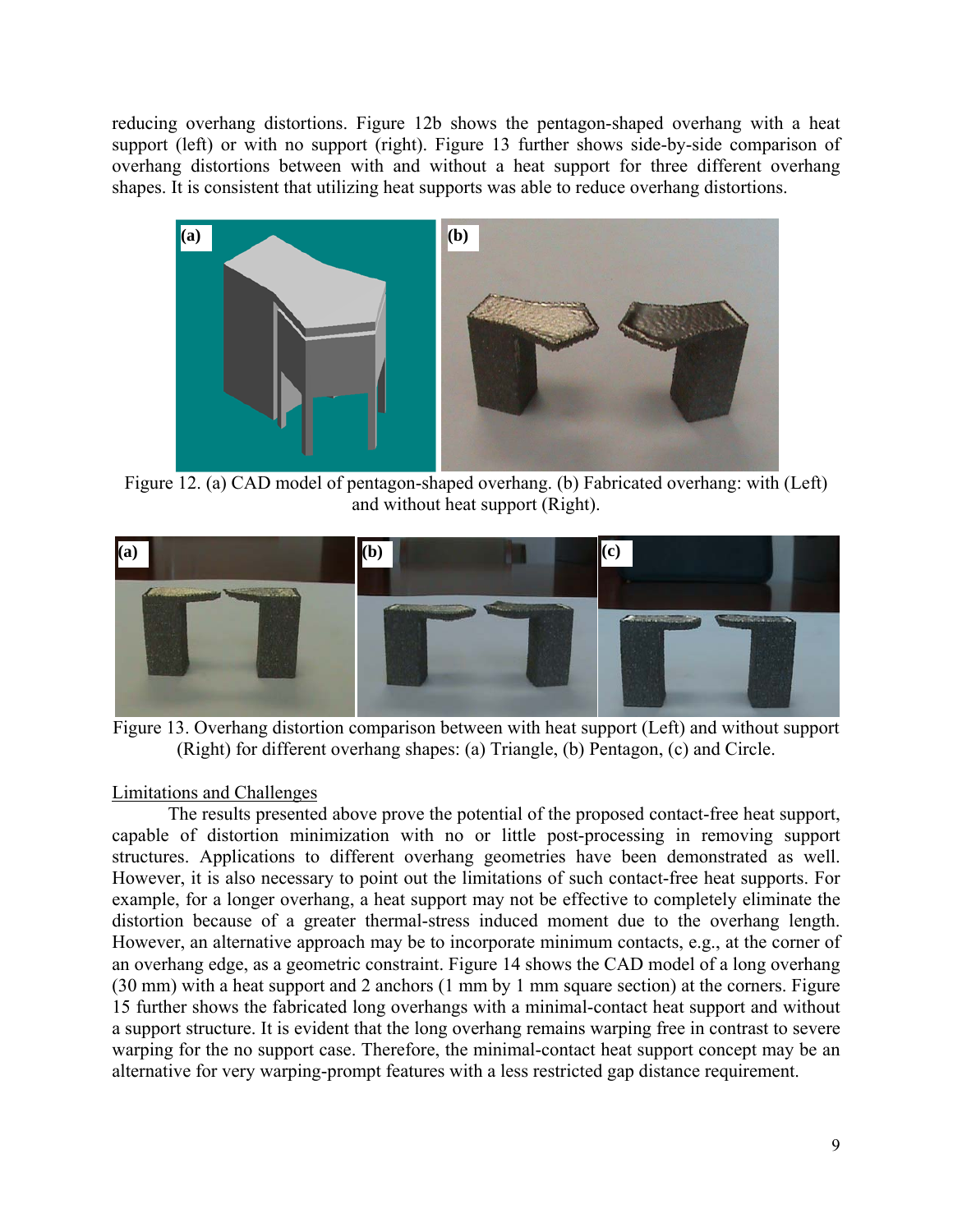

Figure 14. CAD model of a long overhang with heat support plus anchors.



Figure 15. Fabricated long overhang parts: (a) Isometric view comparison, and (b) Side view comparison. In both, Left: with minimum-contact heat support, and Right: without support.

### **Conclusions**

In this study, an original concept of contact-free "heat support" was investigated to develop effective alternative support structures for part overhangs in powder-bed metal AM. FE Thermomechanical modeling and simulations were applied to theoretically analyze the effectiveness of heat supports in overhang distortion minimizations. A powder-bed EBAM system using Ti-6Al-4V powder was utilized to fabricate overhang parts with a heat support, which were subsequently evaluated in overhang distortions. Moreover, different heat support parameters and various overhang geometries were also experimentally evaluated. The major findings are the following. (1) The contact-free heat support has been demonstrated to be an effective alternative to conventional support structures in minimizing overhang distortions with no or little post-processing needed. (2) The effectiveness of a heat support is sensitive to the gap distance and the heat support thickness. (3) The contact-free heat support has also been shown effective for various overhang geometries, including different curves and shapes.

This study offers both fundamental understanding and innovations of the heat support concept for pragmatic usage in powder-bed metal AM. The proposed contact-free heat support has been validated in the laboratory setting with multiple conditions, and the concept is currently being evaluated by a private additive manufacturing corporation. Therefore, the heat support approach has the potential for implementations in industrial applications in the near future. Future work will study and test the heat support concept extended to complex-shaped components, to different materials, and to other processes such as SLM; if all successful, it may show the ability of the heat support to significantly impact powder-bed metal AM technologies.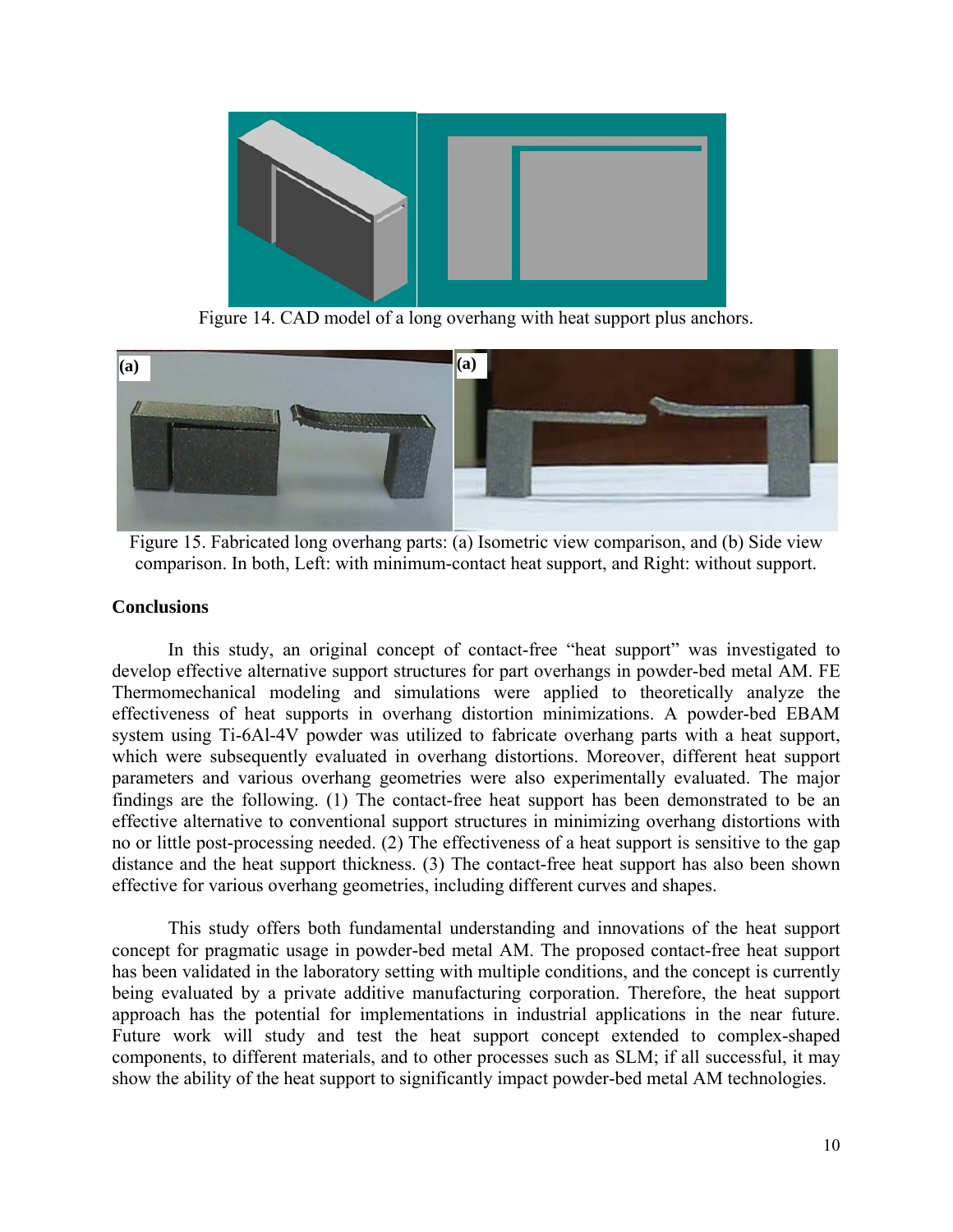#### **Acknowledgements**

The research materials presented in this paper were supported by NASA and NSF. Marshall Space Flight Center, Nonmetallic Branch and Technology Transfer Program, provided assistance and support.

# **References**

- [1] ASTM Standard F2792, Standard Terminology for Additive Manufacturing Technologies, West Conshohocken, PA, ASTM International, 2012.
- [2] Vora, P., D. Stapleton, M. Kamran, F. Derguti, I. Todd, and N. Hopkinson, (2012) "Benchmarking Metal Powder Bed Additive Manufacturing Processes (SLM and EBM) to Build Flat Overhanging Geometries Without Supports," 23rd Annual International Solid Freeform Fabrication Symposium, Austin, TX, Aug. 6-8, 2012.
- [3] Yan, C., L. Hao, A. Hussein, and D. Raymont, (2012), "Evaluations of cellular lattice structures manufactured using selective laser melting," International Journal of Machine Tools and Manufacture, 62(0), pp. 32-38.
- [4] Jhabvala, J., E. Boillat, C. André, and R. Glardon, (2012), "An innovative method to build support structures with a pulsed laser in the selective laser melting process," The International Journal of Advanced Manufacturing Technology, 59(1-4), pp. 137-142.
- [5] Hussein, A., Hao, L., Yan, C., Everson, R., and Young, P., (2013), "Advanced lattice support structures for metal additive manufacturing," Journal of Materials Processing Technology, 213(7), pp. 1019-1026.
- [6] Hussein, A., Yan, C., Everson, R., and Hao, L., (2011), "Preliminary investigation on cellular support structures using SLM process," Innovative Developments in Virtual and Physical Prototyping. Taylor & Francis Group, London, pp. 609-612.
- [7] Strano, G., Hao, L., Everson, R., and Evans, K., (2013), "A new approach to the design and optimisation of support structures in additive manufacturing," The International Journal of Advanced Manufacturing Technology, 66(9-12), pp. 1247-1254.
- [8] Calignano, F., 2014, "Design optimization of supports for overhanging structures in aluminum and titanium alloys by selective laser melting," Materials & Design, 64, pp. 203- 213.
- [9] Thomas, D., 2009, "The development of design rules for selective laser melting," University of Wales.
- [10] Cloots, M., Spierings, A., and Wegener, K., (2013), "Assessing new support minimizing strategies for the additive manufacturing technology SLM," Proc. Solid Freeform Fabrication Symposium, Austin, TX, 2013.
- [11] Buchbinder, D., Meiners, W., Pirch, N., Wissenbach, K., and Schrage, J., (2014), "Investigation on reducing distortion by preheating during manufacture of aluminum components using selective laser melting," Journal of Laser Applications, 26(1), p. 012004.
- [12] Shen, N., and K. Chou, (2012), "Thermal Modeling of Electron Beam Additive Manufacturing Process – Powder Sintering Effect," Proceedings of ASME International Manufacturing Science and Engineering Conference, Notre Dame, IN, June 4-8, 2012, MSEC2012-7253.